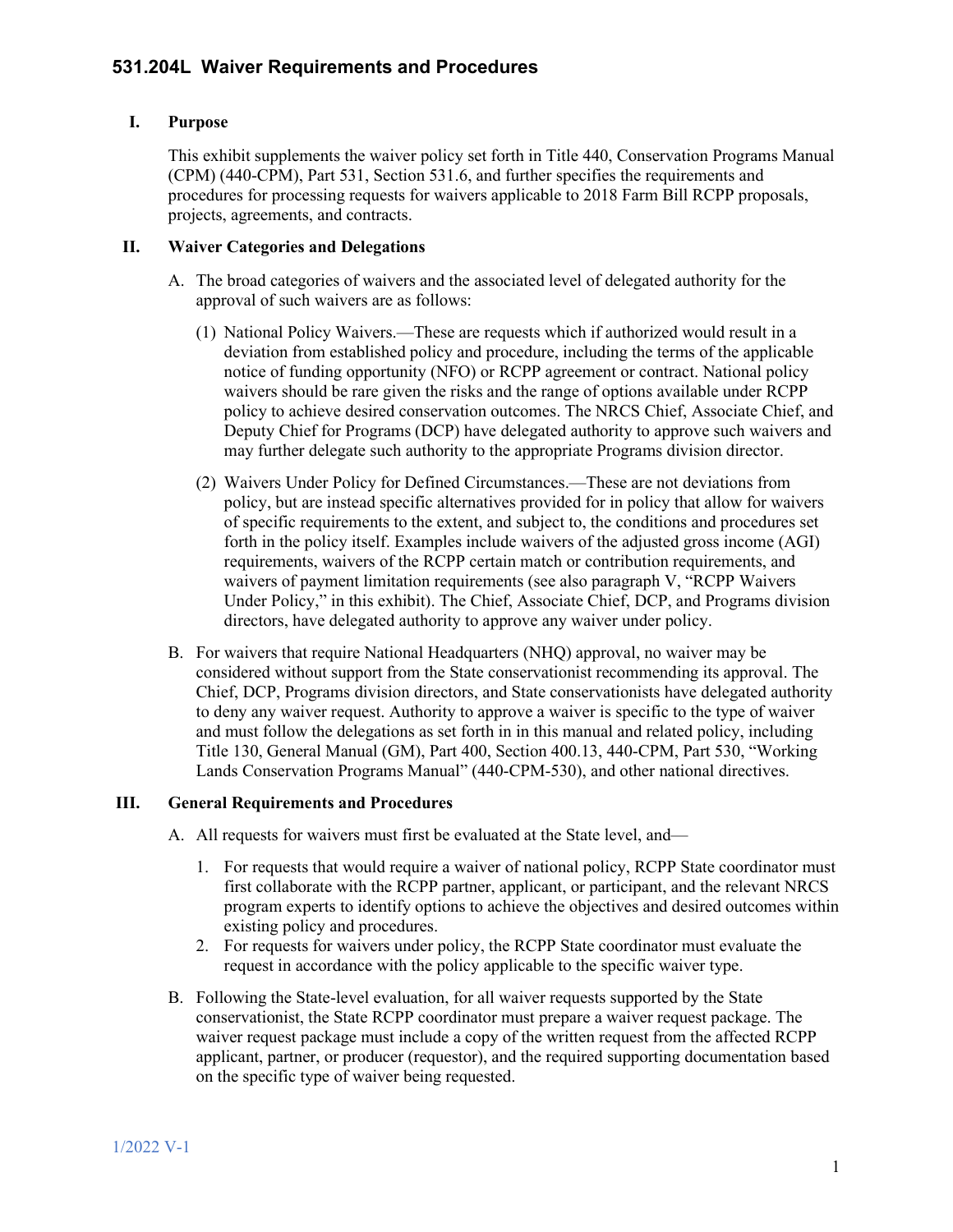- C. For waiver requests that require NHQ approval, the waiver request package must be submitted in writing to NHQ, and unless otherwise specified, must include a copy of the State conservationist's written recommendation for approval. NHQ approval by the appropriately authorized NRCS official is required for—
	- (1) All national policy waivers.
	- (2) Waivers under policy that require NHQ approval as specified in the policy for the specific waiver type.
	- (3) Any requested waivers for which approval authority is not directly addressed in policy.

**Note:** Requests for waivers that are not supported by the State conservationist should not be submitted to NHQ for review and approval. The RCPP State coordinator must document the findings and determinations and the State conservationist must document in writing that the requested waiver is not approved.

- A. For waivers that require NHQ approval, States must not proceed without the written NHQ determination of approval or denial of the waiver request. Once the appropriately authorized NRCS official approves or denies the waiver request, States must notify the requestor in writing. States may use and customize the template letter found in 440-CPM-530, Exhibit 530.141P, "General Waiver Letter" to notify the requestor of the determination.
- B. States must retain a copy of the notification to the requestor and where applicable, a copy of the NHQ waiver determination response, in the applicable project, agreement, or contract case file to which it applies. When applicable, States must upload the documents or include a reference to their location in the appropriate business tool and must follow any additional instructions in the individual waiver approval letter.
- C. Implementation of an approved waiver must be within scope of its approval. Approved waivers apply only to the proposals, agreement, transactions, or situations for which they are approved.
- D. Unless otherwise identified in the waiver approval documentation itself, the approval to implement activities as authorized by the waiver, including the execution of a contract, agreement, or other instrument subject to the terms of the waiver, expires at the end of the fiscal year in which the waiver is approved. Once executed, the terms of the agreement, contract, or other instrument remain valid for its lifespan subject to its terms.

### **IV. National Policy Waivers**

- A. A national policy waiver request package must also include:
	- 1. Documentation that there is adequate justification for the waiver to national policy, including a description of the alternatives evaluated and the rationale for the recommended alternative.
		- The rationale for the recommended alternative must:
			- (1) be consistent with the purposes and objectives of the policy to be waived,
			- (2) needed to adapt to a specific aspect of the situation, and
			- (3) maintain the fair and equitable treatment of program applicants and participants.
	- 2. The State conservationist's written recommendation that a waiver of national policy is appropriate, equitable, and consistent with applicable statutes and regulations.
- B. A request for a waiver of national policy must be submitted as follows: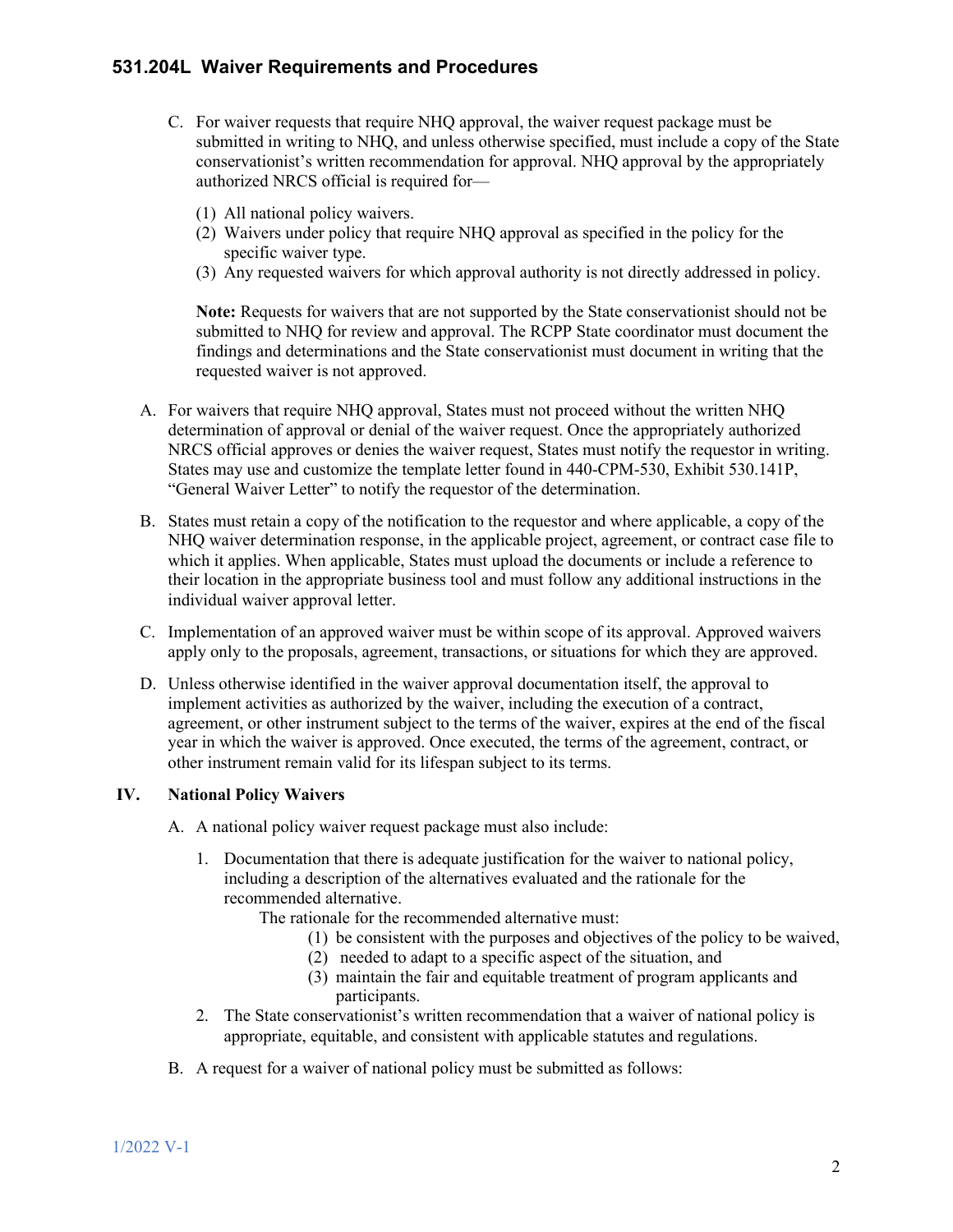- 1. Depending on the type of waiver, requests may be submitted during programmatic partnership agreement (PPA) negotiations or later in the project. All waiver request packages must be submitted to the "Policy Waiver Request" tab of the [FAPD Share](https://usdagcc.sharepoint.com/sites/nrcs_programs/fapd/Lists/Policy%20Waiver%20Request/State%20View.aspx?viewpath=%2Fsites%2Fnrcs%5Fprograms%2Ffapd%2FLists%2FPolicy%20Waiver%20Request%2FState%20View%2Easpx)  [Point.](https://usdagcc.sharepoint.com/sites/nrcs_programs/fapd/Lists/Policy%20Waiver%20Request/State%20View.aspx?viewpath=%2Fsites%2Fnrcs%5Fprograms%2Ffapd%2FLists%2FPolicy%20Waiver%20Request%2FState%20View%2Easpx)
- 2. For RCPP awards, including supplemental agreements (SAs) or program contracts, requests should be submitted prior to execution of contract or agreement, or must be submitted prior to the initiation of any activity that would be otherwise precluded in the absence of the waiver. The waiver request package must be submitted to
	- i. For SA type I–III and program contracts not related to U.S.-held easements.— Follow FAPD Waiver request processes. Submit through [FAPD SharePoint](https://usdagcc.sharepoint.com/sites/nrcs_programs/fapd/Lists/Policy%20Waiver%20Request/State%20View.aspx)  [under policy waiver list.](https://usdagcc.sharepoint.com/sites/nrcs_programs/fapd/Lists/Policy%20Waiver%20Request/State%20View.aspx) Refer to policy in 440-CPM-530, Section 530.7, "Policy Waivers," and National Instruction (NI) 440-311, "Submitting and Processing State Requests using the Financial Assistance Program Division (FAPD) SharePoint Site," for additional guidance.
	- ii. For SA type IV and program contracts related to U.S.-held easements.—Follow EPD Program Activity Management Solution (PAMS) submission procedures and submit through PAMS: [https://usdagcc.sharepoint.com/sites/nrcs\\_programs/epd/pams/SitePages/General](https://usdagcc.sharepoint.com/sites/nrcs_programs/epd/pams/SitePages/GeneralReqManagment.aspx) [ReqManagment.aspx.](https://usdagcc.sharepoint.com/sites/nrcs_programs/epd/pams/SitePages/GeneralReqManagment.aspx)

Note: for additional information on SA types, see 440-CPM-531, Subpart E, "Supplemental Agreements," and National Instruction 440-315, "Guidance for Regional Conservation Partnership Program (RCPP) Negotiated Supplemental Agreements (SA)."

### **V. RCPP Waivers Under Policy**

- A. AGI Applicability or Limitation Waivers.—Processing and submission of requests for an AGI-related waiver must follow the requirements in National Instruction 440-314, "Adjusted Gross Income (AGI) Waivers Process."
- B. RCPP Project Funding Financial Assistance (FA) and Technical Assistance (TA) Ratio Waiver.—All RCPP project proposal budgets submitted by partners must have a funding breakdown consistent with the FA/TA identified in the NFO (e.g., 70 percent FA, 30 percent TA). Where a specific RCPP project may benefit from a different FA/TA ratio, the partner may include in their RCPP project proposal their request for a waiver of the identified FA/TA ratio. The request from the lead partner must include an explanation of the need, the benefits, why the same benefits cannot be achieved under the identified ratio, and other information required by NRCS to evaluate the request. If a proposal with a proposed waiver is selected, then prior to execution of the PPA, States must analyze the waiver request as described in this part and subject to any additional requirements set forth in the relevant NFO. For those requests supported by the State conservationist, the waiver request package must be submitted to NHQ for review and determination. Submit through [FAPD SharePoint under](https://usdagcc.sharepoint.com/sites/nrcs_programs/fapd/Lists/Policy%20Waiver%20Request/State%20View.aspx)  [policy waiver list.](https://usdagcc.sharepoint.com/sites/nrcs_programs/fapd/Lists/Policy%20Waiver%20Request/State%20View.aspx) If the FA/TA ratio waiver request is approved by NHQ, the project's allocated funds will be adjusted accordingly.
- C. RCPP Public Works and Watershed Project Matching Funds Waiver.— For public works or watershed project components of an RCPP project, the matching funds requirements may be reduced or waived if funding is awarded to a project in which the benefits will principally accrue to communities or regions where most residents meet limited resource or socially disadvantaged criteria as included in the 2018 Farm Bill. The request from the lead partner must identify the proposed funding breakdown, an explanation of the benefits, and evidence that the majority of the residents in the community or region meet the definition of